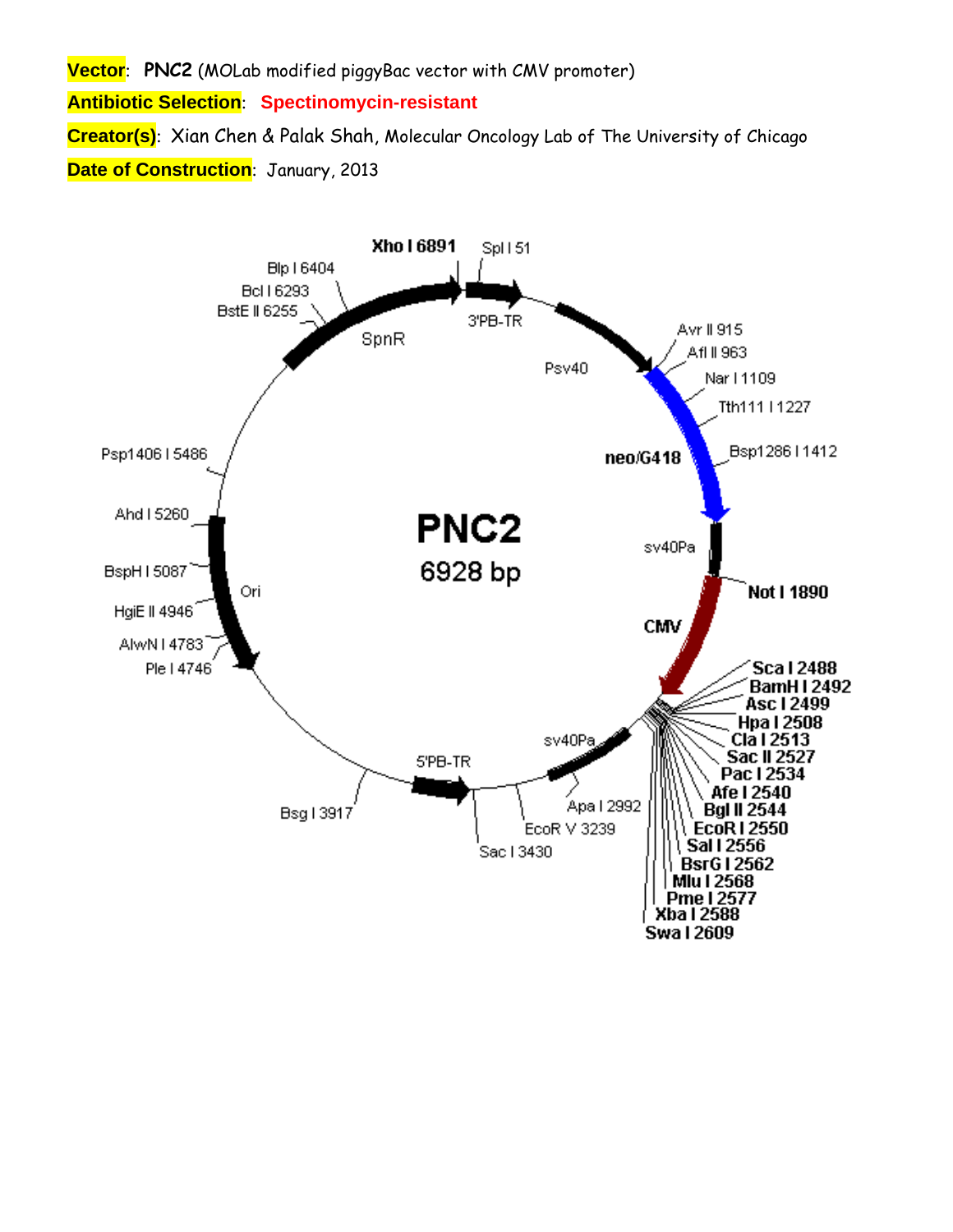## **PNC2 Vector Sequence**

*(Spectinomycin-resistant)* 

CTGCAGAACACGCAGCTAGATTAA**CCCTAGAAAGATAATCATATTGTGACGTACGTTAAAGATAATCATGCGTAAAATTGACGCATG** TGTTTTATCGGTCTGTATATCGAGGTTTATTTATTAATTTGAATAGATATTAAGTTTTATTATATTTACACTTACATACTAATAATA AATTCAACAAACAATTTATTTATGTTTATTTATTTATTAAAAAAAAACAAAAACTCAAAATTTCTTCTATAAAGTAACAAAACTTTT ATGAGGGACAGCCCCCCCCCAAAGCCCCCAGGGATGTAATTACGTCCCTCCCCCGCTAGGGGGCAGCAGCGAGCCGCCCGGGGCTCC GCTCCGGTCCGGCGCTCCCCCCGCATCCCCGAGCCGGCAGCGTGCGGGGACAGCCCGGGCACGGGGAAGGTGGCACGGGATCGCTTT CCTCTGAACGCTTCTCGCTGCTCTTTGAGCCTGCAGACACCTGGGGGGATACGGGGAAAAGGCCTCCACGCCAGACTAGaqcqcaq caccatggcctgaaataacctctgaaagaggaacttggttaggtaccttctgaggcggaaagaaccagctgtggaatgtgtgtcagt tagggtgtggaaagtccccaggctccccagcaggcagaagtatgcaaagcatgcatctcaattagtcagcaaccaggtgtggaaagt ccccaggctccccagcaggcagaagtatgcaaagcatgcatctcaattagtcagcaaccatagtcccgcccctaactccgcccatcc cgcccctaactccgcccagttccgcccattctccgccccatggctgactaattttttttatttatgcagaggccgaggccgcctcgg cctctgagctattccagaagtagtgaggaggcttttttggaggcctaggcttttgcaaaaagcttgattcttctgacacaacagtct cgaacttaaggctagagccaccATGATTGAACAAGATGGATTGCACGCAGGTTCTCCGGCCGCTTGGGTGGAGAGGCTATTCGGCTA TGACTGGGCACAACAGACAATCGGCTGCTCTGATGCCGCCGTGTTCCGGCTGTCAGCGCAGGGGCGCCCGGTTCTTTTTGTCAAGAC CGACCTGTCCGGTGCCCTGAATGAACTGCAGGACGAGGCAGCGCGGCTATCGTGGCTGGCCACGACGGGCGTTCCTTGCGCAGCTGT GCTCGACGTTGTCACTGAAGCGGGAAGGGACTGGCTGCTATTGGGCGAAGTGCCGGGGCAGGATCTCCTGTCATCTCACCTTGCTCC TGCCGAGAAAGTATCCATCATGGCTGATGCAATGCGGCGGCTGCATACGCTTGATCCGGCTACCTGCCCATTCGACCACCAAGCGAA ACATCGCATCGAGCGAGCACGTACTCGGATGGAAGCCGGTCTTGTCGATCAGGATGATCTGGACGAAGAGCATCAGGGGCTCGCGCC AGCCGAACTGTTCGCCAGGCTCAAGGCGCGCATGCCCGACGGCGAGGATCTCGTCGTGACCCATGGCGATGCCTGCTTGCCGAATAT CATGGTGGAAAATGGCCGCTTTTCTGGATTCATCGACTGTGGCCGGCTGGGTGTGGCGGACCGCTATCAGGACATAGCGTTGGCTAC CCGTGATATTGCTGAAGAGCTTGGCGGCGAATGGGCTGACCGCTTCCTCGTGCTTTACGGTATCGCCGCTCCCGATTCGCAGCGCAT CGCCTTCTATCGCCTTCTTGACGAGTTCTTCTGAgcgggactctggggttcgaaatgaccgaccaagcgacgcccaacctgccatca cgatggccgcaataaaatatctttattttcattacatctgtgtgttggttttttgtgtgaGCGGCCGCTAATAGTAATCAATTACGG GGTCATTAGTTCATAGCCCATATATGGAGTTCCGCGTTACATAACTTACGGTAAATGGCCCGCCTGGCTGACCGCCCAACGACCCCC GCCCATTGACGTCAATAATGACGTATGTTCCCATAGTAACGCCAATAGGGACTTTTCCATTGACGTCAATGGGTGAGTATTTACGGT AAACTGCCCACTTGGCAGTACATCAAGTGTATCATATGCCAAGTACGCCCCCTATTGACGTCAATGACGGTAAATGGCCCGCCTGGC ATTATGCCCAGTACATGACCTTATGGGACTTTCCTACTTGGCAGTACATCTACGTATTAGTCATCGCTATTACCATGGTGATGCGGT TTTGGCAGTACATCAATGGGCGTGGATAGCGGTTTGACTCACGGGGATTTCCAAGTCTCCACCCCATTGACGTCAATGGGAGTTTGT TTTGGCACCAAAATCAACGGGACTTTCCAAAATGTCGTAACAACTCCGCCCCATTGACGCAAATGGGCGGTAGGCGTGTACGGTGGG AGGTCTATATAAGCAGAGCTGGTTTAGTGAACCGTCAGATCCGGTACC**AGTACTGGATCCGGCGCGCCGTTAACATCGATAAGCTTC CGCGGTTAATTAAAGCGCT**agatctG**AATTCGTCGACTGTACAACGCGTGTTTAAACTTCGAATCTAGATACGTACATATGATTTAA AT**GATCTAACTAACTAAACTTGTTTATTGCANCTTATAATGGTTACAAATAAAGCAATAGCATCACAAATTTCACAAATAAAGCATT TTTTTCACTGCATTCTAGTTGTGGTTTGTCCAAACTCATCAATGTATCTTATCATGTCTGGAATGACTCAAATGATGTCAATTAGTC TATCAGAAGCTCATCTGGTCTCCCTTCCGGGGGACAAGACATCCCTGTTTAATATTTAAACAGCAGTGTTCCCAAACTGGGTTCTTA TATCCCTTGCTCTGGTCAACCAGGTTGCAGGGTTTCCTGTCCTCACAGGAACGAAGTCCCTAAAGAAACAGTGGCAGCCAGGTTTAG CCCCGGAATTGACTGGATTCCTTTTTTAGGGCCCATTGGTATGGCTTTTTCCCCGTATCCCCCCAGGTGTCTGCAGGCTCAAAGAGC AGCGAGAAGCGTTCAGAGGAAAGCGATCCCGTGCCACCTTCCCCGTGCCCGGGCTGTCCCCGCACGCTGCCGGCTCGGGGATGCGGG GGGAGCGCCGGACCGGAGCGGAGCCCCGGGCGGCTCGCTGCTGCCCCCTAGCGGGGGAGGGACGTAATTACATCCCTGGGGGCTTTG GGGGGGGGCTGTCCCTGATATCTATAACAAGAAAATATATATATAATAAGTTATCACGTAAGTAGAACATGAAATAACAATATAATT ATCGTATGAGTTAAATCTTAAAAGTCACGTAAAAGATAATCATGCGTCATTTTGACTCACGCGGTCGTTATAGTTCAAAATCAGTGA CACTTACCGCATTGACAAGCACGCCTCACGGGAGCTCCAAGCGGCGACTGAGATGTCCTAAATGCACAGCGACGGATTCGCGCTATT TAGAAAGAGAGAGCAATATTTCAAGAATG**CATGCGTCAATTTTACGCAGACTATCTTTCTAGGG**TTAATCTAGCTGCATCAGGATCA TATCGTCGGGTCTTTTTTCATCGCCCAAGCTGGCGCTATCTGGGCATCGGGGAGGAAGAAGCCCGTGCCTTTTCCCGCGAGGTTGAA GCGGCATGGAAAGAGTTTGCCGAGGATGACTGCTGCTGCATTGACGTTGAGCGAAAACGCACGTTTACCATGATGATTCGGGAAGGT GTGGCCATGCACGCCTTTAACGGTGAACTGTTCGTTCAGGCCACCTGGGATACCAGTTCGTCGCGGCTTTTCCGGACACAGTTCCGG ATGGTCAGCCCGAAGCGCATCAGCAACCCGAACAATACCGGCGACAGCCGGAACTGCCGTGCCGGTGTGCAGATTAATGACAGCGGT GCGGCGCTGGGATATTACGTCAGCGAGGACGGGTATCCTGGCTGGATGCCGCAGAAATGGACATGGATACCCCGTGAGTTACCCGGC GGGCGCGCTTGGCGTAATCATGGTCATAGCTGTTTCCTGTGTGAAATTGTTATCCGCTCACAATTCCACACAACATACGAGCCGGAA GCATAAAGTGTAAAGCCTGGGGTGCCTAATGAGTGAGCTAACTCACATTAATTGCGTTGCGCTCACTGCCCGCTTTCCAGTCGGGAA ACCTGTCGTGCCAGCTGCATTAATGAATCGGCCAACGCGCGGGGAGAGGCGGTTTGCGTATTGGGCGCTCTTCCGCTTCCTCGCTCA CTGACTCGCTGCGCTCGGTCGTTCGGCTGCGGCGAGCGGTATCAGCTCACTCAAAGGCGGTAATACGGTTATCCACAGAATCAGGGG ATAACGCAGGAAAGAACATGTGAGCAAAAGGCCAGCAAAAGGCCAGGAACCGTAAAAAGGCCGCGTTGCTGGCGTTTTTCCATAGGC TCCGCCCCCCTGACGAGCATCACAAAAATCGACGCTCAAGTCAGAGGTGGCGAAACCCGACAGGACTATAAAGATACCAGGCGTTTC CCCCTGGAAGCTCCCTCGTGCGCTCTCCTGTTCCGACCCTGCCGCTTACCGGATACCTGTCCGCCTTTCTCCCTTCGGGAAGCGTGG CGCTTTCTCATAGCTCACGCTGTAGGTATCTCAGTTCGGTGTAGGTCGTTCGCTCCAAGCTGGGCTGTGTGCACGAACCCCCCGTTC AGCCCGACCGCTGCGCCTTATCCGGTAACTATCGTCTTGAGTCCAACCCGGTAAGACACGACTTATCGCCACTGGCAGCAGCCACTG GTAACAGGATTAGCAGAGCGAGGTATGTAGGCGGTGCTACAGAGTTCTTGAAGTGGTGGCCTAACTACGGCTACACTAGAAGGACAG TATTTGGTATCTGCGCTCTGCTGAAGCCAGTTACCTTCGGAAAAAGAGTTGGTAGCTCTTGATCCGGCAAACAAACCACCGCTGGTA GCGGTGGTTTTTTTGTTTGCAAGCAGCAGATTACGCGCAGAAAAAAAGGATCTCAAGAAGATCCTTTGATCTTTTCTACGGGGTCTG ACGCTCAGTGGAACGAAAACTCACGTTAAGGGATTTTGGTCATGAGATTATCAAAAAGGATCTTCACCTAGATCCTTTTAAATTAAA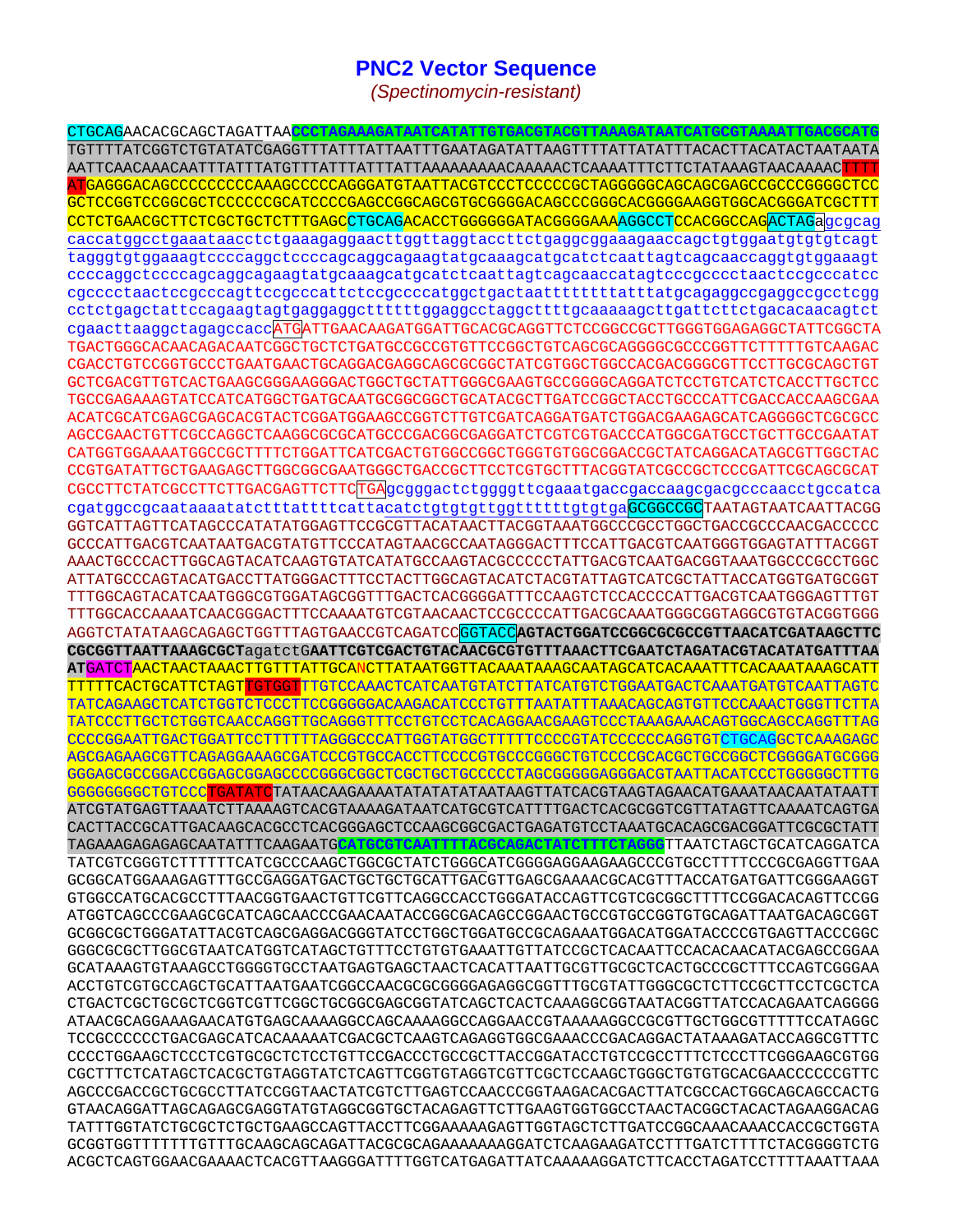AATGAAGTTTTAAATCAATCTAAAGTATATATGAGTAAACTTGGTCTGACAGTTACCAATGCTTAATCAGTGAGGCACCTATCTCAG CGATCTGTCTATTTCGTTCATCCATAGTTGCCTGACTCCCCGTCGTGTAGATAACTACGATACGGGAGGGCTTACCATCTGGCCCCA GTGCTGCAATGATACCGCGAGACCCACGCTCACCGGCTCCAGATTTATCAGCAATAAACCAGCCAGCCGGAAGGGCCGAGCGCAGAA GTGGTCCTGCAACTTTATCCGCCTCCATCCAGTCTATTAATTGTTGCCGGGAAGCTAGAGTAAGTAGTTCGCCAGTTAATAGTTTGC GCAACGTTGTTGCCATTGCTACAGGCATCGTGGTGTCACGCTCGTCGTTTGGTATGGCTTCATTCAGCTCCGGTTCCCAACGATCAA GGCGAGTTACATGATCCCCCATGTTGTGCAAAAAAGCGGTTAGCTCCTTCGGTCCTCCGATCGTTGTCAGAAGTAAGTTGGCCGCAG TGTTATCACTCATGGTTATGGCAGCACTGCATAATTCTCTTACTGTCATGCCATCCGTAAGATGCTTTTCTGTGACTGGTGAGTGTA CCAGCCAGGACAGAAATGCCTCGACTTCGCTGCTACCCAAGGTTGCCGGGTGACGCACACCGTGGAAACGGATGAAGGCACGAACCC AGTGGACATAAGCCTGTTCGGTTCGTAAGCTGTAATGCAAGTAGCGT**ATG**CGCTCACGCAACTGGTCCAGAACCTTGACCGAACGCA GCGGTGGTAACGGCGCAGTGGCGGTTTTCATGGCTTGTTATGACTGTTTTTTTGGGGTACAGTCTATGCCTCGGGCATCCAAGCAGC AAGCGCGTTACGCCGTGGGTCGATGTTTGATGTTATGGAGCAGCAACGATGTTACGCAGCAGGGCAGTCGCCCTAAAACAAAGTTAA ACATTATGAGGGAAGCGGTGATCGCCGAAGTATCGACTCAACTATCAGAGGTAGTTGGCGTCATCGAGCGCCATCTCGAACCGACGT TGCTGGCCGTACATTTGTACGGCTCCGCAGTGGATGGCGGCCTGAAGCCACACAGTGATATTGATTTGCTGGTTACGGTGACCGTAA GGCTTGATGAAACAACGCGGCGAGCTTTGATCAACGACCTTTTGGAAACTTCGGCTTCCCCTGGAGAGAGCGAGATTCTCCGCGCTG TAGAAGTCACCATTGTTGTGCACGACGACATCATTCCGTGGCGTTATCCAGCTAAGCGCGAACTGCAATTTGGAGAATGGCAGCGCA ATGACATTCTTGCAGGTATCTTCGAGCCAGCCACGATCGACATTGATCTGGCTATCTTGCTGACAAAAGCAAGAGAACATAGCGTTG CCTTGGTAGGTCCAGCGGCGGAGGAACTCTTTGATCCGGTTCCTGAACAGGATCTATTTGAGGCGCTAAATGAAACCTTAACGCTAT GGAACTCGCCGCCCGACTGGGCTGGCGATGAGCGAAATGTAGTGCTTACGTTGTCCCGCATTTGGTACAGCGCAGTAACCGGCAAAA TCGCGCCGAAGGATGTCGCTGCCGACTGGGCAATGGAGCGCCTGCCGGCCCAGTATCAGCCCGTCATACTTGAAGCTAGACAGGCTT ATCTTGGACAAGAAGAAGATCGCTTGGCCTCGCGCGCAGATCAGTTGGAAGAATTTGTCCACTACGTGAAAGGCGAGATCACCAAGG TAGTCGGCAAATAACCCTCGAGCCACCCA**TGA**CCAAAATCCCTTAACGTGAGTTA

## Unique enzymes in PNC2: BeiW I C'CTAC C 51

PNC2: sites sorted by name:

| ມວ⊥ກ ⊥                 | U ULAU , U                                | <u>. .</u> |        |        |         |      |      |      |      |      |
|------------------------|-------------------------------------------|------------|--------|--------|---------|------|------|------|------|------|
| Spl I                  | $C$ $GTAC$ , $G$                          | 51         |        |        | Aat II  | (4)  | 2014 | 2067 | 2150 | 2336 |
| BseR I                 | GAGGAG 16/14                              | 911        |        |        | Acc I   | (1)  | 2557 |      |      |      |
| Avr II                 | C`CTAG, G                                 | 915        |        |        | Acc65 I | (2)  | 565  | 2480 |      |      |
| Afl II                 | C`TTAA, G                                 | 963        |        |        | Aci I   | (86) | 315  | 336  | 348  | 370  |
| Kas I                  | G`GCGC, C                                 | 1108       |        |        |         |      | 393  | 578  | 763  | 775  |
| Nar I                  | GG CG, CC                                 | 1109       |        |        |         |      | 784  | 796  | 806  | 817  |
| Ehe I                  | GGC GCC                                   | 1110       |        |        |         |      | 863  | 1018 | 1081 | 1175 |
| Bbe I                  | G, GCGC `C                                | 1112       |        |        |         |      | 1239 | 1340 | 1343 | 1583 |
| Tth111 I               | GACN `N, NGTC                             | 1227       |        |        |         |      | 1623 | 1628 | 1678 | 1694 |
| Bsp1286 I              | G, DGCH C                                 | 1412       |        |        |         |      | 1720 | 1776 | 1835 | 1889 |
| Not I                  | GC GGCC, GC                               | 1890       |        |        |         |      | 1893 | 1947 | 1975 | 1987 |
| Sca I                  | AGT ACT                                   | 2488       |        |        |         |      | 2001 | 2168 | 2259 | 2292 |
| BamH I                 | G`GATC, C                                 | 2492       |        |        |         |      | 2396 | 2417 | 2524 | 2526 |
| Asc I                  | GG CGCG, CC                               | 2499       |        |        |         |      | 3106 | 3129 | 3151 | 3163 |
| Hpa I                  | GTT AAC                                   | 2508       |        |        |         |      | 3184 | 3368 | 3401 | 3435 |
| Cla I                  | AT CG, AT                                 | 2513       |        |        |         |      | 3643 | 3656 | 3805 | 3912 |
| Sac II                 | CC, GC GG                                 | 2527       |        |        |         |      | 3917 | 3965 | 4002 | 4057 |
| Pac I                  | TTA, AT`TAA                               | 2534       |        |        |         |      | 4160 | 4216 | 4226 | 4250 |
| Afe I                  | AGC GCT                                   | 2540       |        |        |         |      | 4293 | 4300 | 4321 | 4412 |
| Eco47 III              | AGC GCT                                   | 2540       |        |        |         |      | 4440 | 4567 | 4586 | 4707 |
| Bgl II                 | A GATC, T                                 | 2544       |        |        |         |      | 4817 | 4952 | 4961 | 5323 |
|                        |                                           |            |        |        |         |      |      |      |      |      |
| ECOR I                 | G`AATT, C                                 | 2550       |        |        |         |      | 5414 | 5605 | 5651 | 5918 |
| Sal I                  | G`TCGA, C                                 | 2556       |        |        |         |      | 5938 | 6106 | 6203 | 6215 |
| Acc I                  | GT `MK, AC                                | 2557       |        |        |         |      | 6282 | 6345 | 6541 | 6544 |
| BsrG I                 | T`GTAC, A                                 | 2562       |        |        |         |      | 6622 | 6669 |      |      |
| Mlu I                  | A`CGCG, T                                 | 2568       |        |        | Afe I   | (1)  | 2540 |      |      |      |
| Pme I                  | CTTT   AAAC                               | 2577       |        |        | Afl II  | (1)  | 963  |      |      |      |
| Xba I                  | T CTAG, A                                 | 2588       |        |        | Afl III | (2)  | 2568 | 4367 |      |      |
| Swa I                  | ATTT AAAT                                 | 2609       |        |        | Aha II  | (7)  | 1109 | 1811 | 2011 | 2064 |
| ECON I                 | CCTNN `N, NNAGG                           | 2983       |        |        |         |      | 2147 | 2333 | 6149 |      |
| Eco0109 I              | RG GNC, CY                                | 2988       |        |        | Ahd I   | (1)  | 5260 |      |      |      |
| Bsp120 I               | G`GGCC, C                                 | 2988       |        |        | Alu I   | (27) | 16   | 591  | 879  | 933  |
| Apa I                  | G, GGCC `C                                | 2992       |        |        |         |      | 1215 | 1673 | 2455 | 2520 |
| ECOR V                 | GAT ATC                                   | 3239       |        |        |         |      | 2794 | 3428 | 3554 | 3597 |
| Sac I                  | G, AGCT `C                                | 3430       |        |        |         |      | 4032 | 4127 | 4191 | 4309 |
| Bsg I                  | GTGCAG 22/20                              | 3917       |        |        |         |      | 4535 | 4625 | 4671 | 4928 |
| Ple I                  | GAGTC 9/10                                | 4746       |        |        |         |      | 5449 | 5549 | 5612 | 5859 |
| AlwN I                 | CAG, NNN CTG                              | 4783       |        |        |         |      | 6289 | 6403 | 6775 |      |
| HgiE II                | ACCNNNNNNGGT -1/134946                    |            |        |        | Alw I   | (17) | 434  | 1287 | 1354 | 1533 |
| BspH I                 | T CATG, A                                 | 5087       |        |        |         |      | 2470 | 2488 | 2499 | 3066 |
| Ahd I                  | GACNN, N`NNGTC                            | 5260       |        |        |         |      | 3570 | 4929 | 5015 | 5015 |
| Psp1406 I              | AA`CG, TT                                 | 5486       |        |        |         |      | 5112 | 5113 | 5577 | 6554 |
| BstE II                | G`GTNAC, C                                | 6255       |        |        |         |      | 6583 |      |      |      |
| Bcl I                  | T GATC, A                                 | 6293       |        |        | AlwN I  | (1)  | 4783 |      |      |      |
| Blp I                  | GC TNA, GC                                | 6404       |        |        | Apa I   | (1)  | 2992 |      |      |      |
| Esp I                  | GC `TNA, GC                               | 6404       |        |        | ApaL I  | (2)  | 4681 | 6370 |      |      |
| PaeR7 I                | C`TCGA, G                                 | 6891       |        |        | Apo I   | (5)  | 175  | 233  | 2550 | 2678 |
| Xho I                  | C`TCGA, G                                 | 6891       |        |        |         |      | 6838 |      |      |      |
| Number of enzymes = 49 |                                           |            |        |        | Asc I   | (1)  | 2499 |      |      |      |
|                        |                                           |            |        |        | Ase I   | (5)  | 122  | 3903 | 4138 | 4197 |
|                        | The following enzymes do not cut in PNC2: |            |        |        |         |      | 5432 |      |      |      |
|                        |                                           |            |        |        | Asp718  | (2)  | 565  | 2480 |      |      |
|                        |                                           |            |        |        | Ava I   | (8)  | 339  | 377  | 403  | 3094 |
| Age I                  | Bbs I                                     | Bbv II     | BsaB I | BsmB I |         |      | 3120 | 3158 | 5987 | 6891 |
| Bst1107 I              | Bsu36 I                                   | Eco72 I    | Fse I  | Mun I  | Ava II  | (7)  | 355  | 1625 | 3143 | 5398 |
| Nhe I                  | Nru I                                     | PflM I     | Pml I  | PpuM I |         |      |      |      |      |      |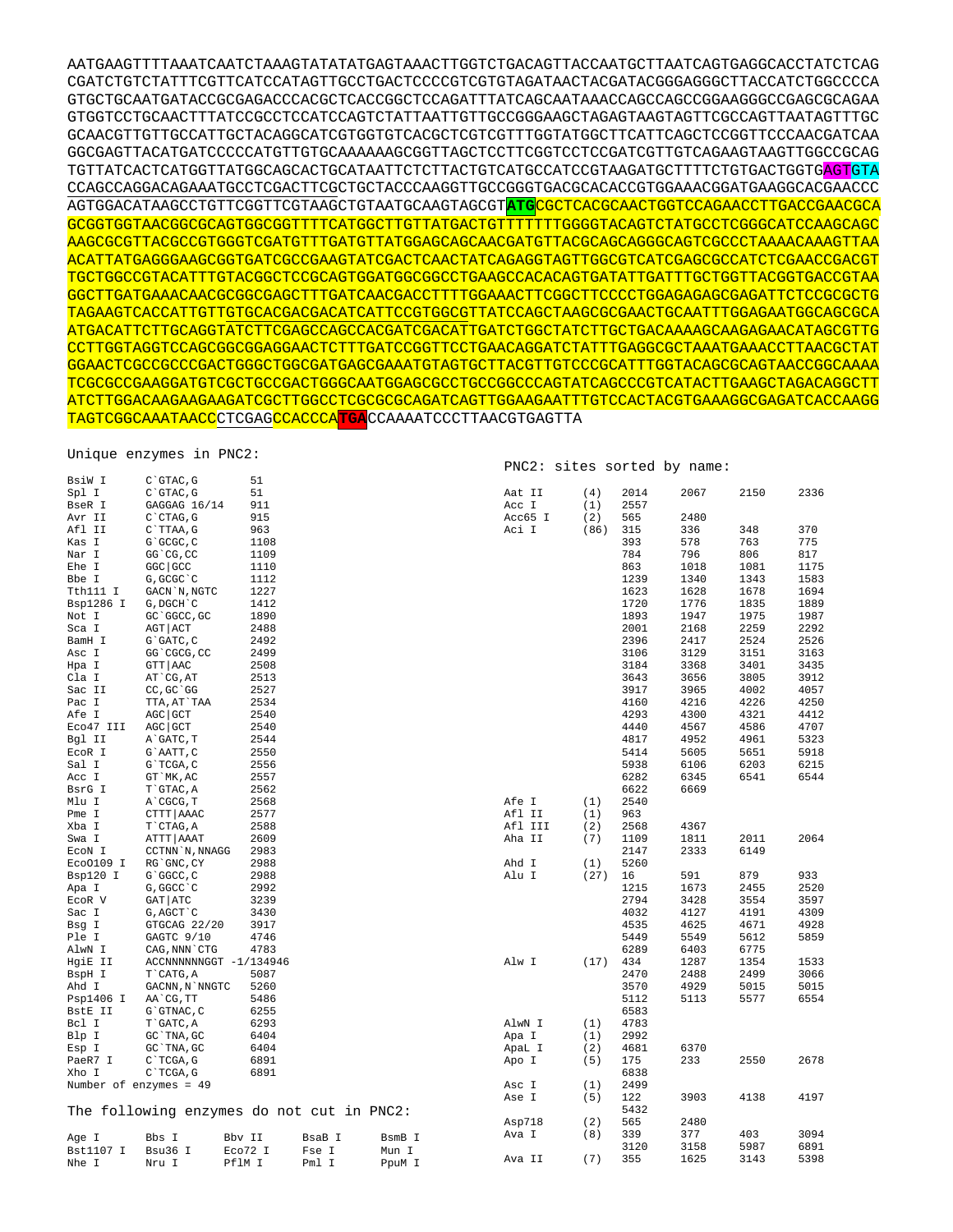|           |      | 5620 | 5894 | 6535 |      |           |      | 6737 |      |      |      |
|-----------|------|------|------|------|------|-----------|------|------|------|------|------|
| Avr II    | (1)  | 915  |      |      |      | BsrG I    | (1)  | 2562 |      |      |      |
| BamH I    | (1)  | 2492 |      |      |      | BssH II   | (4)  | 1506 | 2499 | 4006 | 6819 |
| Ban I     | (7)  | 565  | 1108 | 1143 | 2354 | BssS I    | (2)  | 1701 | 4540 |      |      |
|           |      | 2480 | 4111 | 5208 |      | BstB I    | (2)  | 1791 | 2583 |      |      |
| Ban II    | (5)  | 347  | 1474 | 2992 | 3158 | BstE II   | (1)  | 6255 |      |      |      |
|           |      | 3430 |      |      |      | BstN I    | (20) | 291  | 477  | 629  | 684  |
| Bbe I     | (1)  | 1112 |      |      |      |           |      | 701  | 1496 | 1979 | 2172 |
| Bbv I     | (19) | 25   | 337  | 340  | 398  |           |      | 2893 | 2951 | 3023 | 3209 |
|           |      | 532  | 1182 | 1224 | 1745 |           |      | 3787 | 3954 | 4107 | 4395 |
|           |      | 2958 | 3057 | 4786 | 4789 |           |      | 4516 | 4529 | 5749 | 6326 |
|           |      | 4995 | 5689 | 5927 | 6012 | BstU I    | (24) | 1175 | 1476 | 1508 | 1949 |
|           |      | 6056 | 6072 | 6444 |      |           |      | 2501 | 2526 | 2570 | 3368 |
| Bcl I     | (1)  | 6293 |      |      |      |           |      | 3474 | 3645 | 3805 | 4008 |
| Bcn I     | (16) | 341  | 342  | 405  | 406  |           |      | 4214 | 4216 | 4414 | 4995 |
|           |      | 1114 | 1274 | 2814 | 2963 |           |      | 5325 | 6009 | 6282 | 6347 |
|           |      |      |      |      |      |           |      |      |      |      |      |
|           |      | 3096 | 3097 | 3160 | 3161 |           |      | 6410 | 6703 | 6819 | 6821 |
|           |      | 4000 | 4748 | 5444 | 5791 | BstX I    | (2)  | 1830 | 2999 |      |      |
| Bfa I     | (16) | 17   | 28   | 318  | 513  | BstY I    | (10) | 1280 | 1526 | 2474 | 2492 |
|           |      | 916  | 970  | 2542 | 2589 |           |      | 2544 | 5008 | 5019 | 5105 |
|           |      | 2713 | 3181 | 3540 | 3551 |           |      | 5117 | 6576 |      |      |
|           |      | 4862 | 5115 | 5450 | 6776 | Cac8 I    | (46) | 333  | 384  | 391  | 467  |
| Bgl I     | (7)  | 504  | 868  | 1979 | 2101 |           |      | 642  | 661  | 714  | 733  |
|           |      | 2172 | 5380 | 6727 |      |           |      | 1003 | 1189 | 1408 | 1474 |
| Bgl II    | (1)  | 2544 |      |      |      |           |      | 1480 | 1508 | 1512 | 1553 |
| Blp I     | (1)  | 6404 |      |      |      |           |      | 1557 | 1611 | 1975 | 2168 |
| Bpm I     | (2)  | 5330 | 6347 |      |      |           |      | 2501 | 3034 | 3110 | 3117 |
| Bsa I     | (2)  | 2808 | 5321 |      |      |           |      | 3168 | 3415 | 3512 | 3599 |
| BsaA I    | (6)  | 1413 | 2229 | 2596 | 3277 |           |      | 3753 | 4004 | 4008 | 4160 |
|           |      | 3335 | 6852 |      |      |           |      | 4189 | 4298 | 4384 | 4421 |
| BsaH I    | (7)  | 1109 | 1811 | 2011 | 2064 |           |      | 4981 | 5372 | 6005 | 6182 |
|           |      |      |      |      |      |           |      |      |      |      |      |
|           |      | 2147 | 2333 | 6149 |      |           |      | 6287 | 6467 | 6636 | 6742 |
| BsaJ I    | (38) | 289  | 290  | 339  | 340  |           |      | 6746 | 6821 |      |      |
|           |      | 403  | 476  | 502  | 526  | Cfr10 I   | (9)  | 382  | 1428 | 1609 | 3115 |
|           |      | 627  | 699  | 822  | 857  |           |      | 3866 | 3890 | 5340 | 6691 |
|           |      | 866  | 915  | 1272 | 1541 |           |      | 6744 |      |      |      |
|           |      | 2249 | 2524 | 2812 | 2960 | Cla I     | (1)  | 2513 |      |      |      |
|           |      | 3021 | 3094 | 3157 | 3158 | Csp6 I    | (18) | 52   | 566  | 1414 | 2107 |
|           |      | 3207 | 3208 | 3675 | 3786 |           |      | 2132 | 2187 | 2220 | 2271 |
|           |      | 4106 | 4527 | 5780 | 5803 |           |      | 2428 | 2481 | 2487 | 2563 |
|           |      | 5986 | 6017 | 6324 | 6388 |           |      | 2597 | 5741 | 5974 | 6187 |
|           |      | 6527 | 6869 |      |      |           |      | 6195 | 6678 |      |      |
| BsaW I    | (10) | 352  | 1140 | 2477 | 3145 | Dde I     | (8)  | 573  | 875  | 1772 | 3442 |
|           |      | 3813 | 3825 | 4573 | 4720 |           |      | 4642 | 5051 | 5217 | 6404 |
|           |      |      |      |      |      |           |      |      |      |      | 1441 |
|           |      | 5551 | 6561 |      |      | Dpn I     | (31) | 429  | 1282 | 1360 |      |
| BseR I    | (1)  | 911  |      |      |      |           |      | 1450 | 1528 | 2476 | 2494 |
| Bsg I     | (1)  | 3917 |      |      |      |           |      | 2546 | 2615 | 3072 | 3565 |
| BsiC I    | (2)  | 1791 | 2583 |      |      |           |      | 4935 | 5010 | 5021 | 5029 |
| BsiE I    | (7)  | 1018 | 1893 | 3372 | 4283 |           |      | 5107 | 5119 | 5224 | 5565 |
|           |      | 4707 | 5630 | 6476 |      |           |      | 5583 | 5629 | 6112 | 6295 |
| BsiHKA I  | (5)  | 1222 | 1412 | 3430 | 4685 |           |      | 6475 | 6485 | 6560 | 6578 |
|           |      | 6374 |      |      |      |           |      | 6806 | 6827 | 6865 |      |
| BsiW I    | (1)  | 51   |      |      |      | DpnII     | (31) | 427  | 1280 | 1358 | 1439 |
| Bsm I     | (2)  | 2708 | 3512 |      |      |           |      | 1448 | 1526 | 2474 | 2492 |
| BsmA I    | (4)  | 959  | 2322 | 2807 | 5322 |           |      | 2544 | 2613 | 3070 | 3563 |
| BsmF I    | (17) | 281  | 291  | 410  | 609  |           |      | 4933 | 5008 | 5019 | 5027 |
|           |      | 681  | 745  | 1260 | 1792 |           |      | 5105 | 5117 | 5222 | 5563 |
|           |      | 2064 | 2215 | 2383 | 2830 |           |      | 5581 | 5627 | 6110 | 6293 |
|           |      | 2913 | 3087 | 3206 | 3216 |           |      | 6473 | 6483 | 6558 | 6576 |
|           |      | 6651 |      |      |      |           |      | 6804 | 6825 | 6863 |      |
|           |      |      | 326  |      |      |           |      |      |      |      |      |
| BsoF I    | (63) | 14   |      | 329  | 336  | Dra I     | (5)  | 2577 | 2609 | 2842 | 5126 |
|           |      | 387  | 454  | 521  | 863  |           |      | 5145 |      |      |      |
|           |      | 1018 | 1070 | 1081 | 1171 | Dra III   | (3)  | 5804 | 6232 | 6852 |      |
|           |      | 1176 | 1213 | 1254 | 1341 | Drd I     | (4)  | 952  | 1136 | 3446 | 4475 |
|           |      | 1344 | 1347 | 1583 | 1679 | Dsa I     | (9)  | 502  | 526  | 822  | 1541 |
|           |      | 1720 | 1734 | 1835 | 1890 |           |      | 2249 | 2524 | 5803 | 6017 |
|           |      | 1893 | 2947 | 3046 | 3113 |           |      | 6388 |      |      |      |
|           |      | 3164 | 3171 | 3174 | 3436 | Eae I     | (11) | 505  | 1015 | 1189 | 1580 |
|           |      | 3555 | 3657 | 3688 | 3691 |           |      | 1607 | 1832 | 1890 | 3744 |
|           |      | 3806 | 3918 | 3965 | 4192 |           |      | 4206 | 5648 | 6182 |      |
|           |      | 4273 | 4291 | 4294 | 4412 | Eag I     | (2)  | 1015 | 1890 |      |      |
|           |      | 4567 | 4710 | 4775 | 4778 | Ear I     | (3)  | 1453 | 1663 | 4251 |      |
|           |      | 4984 | 5312 | 5651 | 5678 | Eco47 III | (1)  | 2540 |      |      |      |
|           |      | 5773 | 5916 | 6001 | 6045 | Eco57 I   | (4)  | 1254 | 1686 | 4914 | 6240 |
|           |      | 6061 | 6216 | 6283 | 6433 | ECON I    | (1)  | 2983 |      |      |      |
|           |      | 6542 | 6622 |      |      | Eco0109 I | (1)  | 2988 |      |      |      |
|           |      |      |      | 6719 |      |           |      |      |      |      |      |
| Bsp120 I  | (1)  | 2988 |      |      |      | ECOR I    | (1)  | 2550 |      |      |      |
| Bsp1286 I | (1)  | 1412 |      |      |      | ECOR II   | (20) | 289  | 475  | 627  | 682  |
| BspH I    | (1)  | 5087 |      |      |      |           |      | 699  | 1494 | 1977 | 2170 |
| BspM I    | (4)  | 996  | 1377 | 1827 | 6442 |           |      | 2891 | 2949 | 3021 | 3207 |
| BspM II   | (2)  | 3813 | 3825 |      |      |           |      | 3785 | 3952 | 4105 | 4393 |
| Bsr I     | (22) | 801  | 1052 | 1253 | 2185 |           |      | 4514 | 4527 | 5747 | 6324 |
|           |      | 2485 | 2493 | 2865 | 2975 | ECOR V    | (1)  | 3239 |      |      |      |
|           |      | 3796 | 4168 | 4774 | 4787 | Ehe I     | (1)  | 1110 |      |      |      |
|           |      | 4901 | 5307 | 5425 | 5468 | Esp I     | (1)  | 6404 |      |      |      |
|           |      | 5735 | 5830 | 5895 | 6633 | Fnu4H I   | (63) | 14   | 326  | 329  | 336  |
|           |      | 6729 | 6751 |      |      |           |      | 387  | 454  | 521  | 863  |
| BsrB I    | (7)  | 350  | 1722 | 1776 | 1889 |           |      | 1018 | 1070 | 1081 | 1171 |
|           |      | 3151 | 4059 | 4300 |      |           |      | 1176 | 1213 | 1254 | 1341 |
| BsrD I    | (5)  | 1342 | 5321 | 5495 | 6444 |           |      | 1344 | 1347 | 1583 | 1679 |
|           |      |      |      |      |      |           |      |      |      |      |      |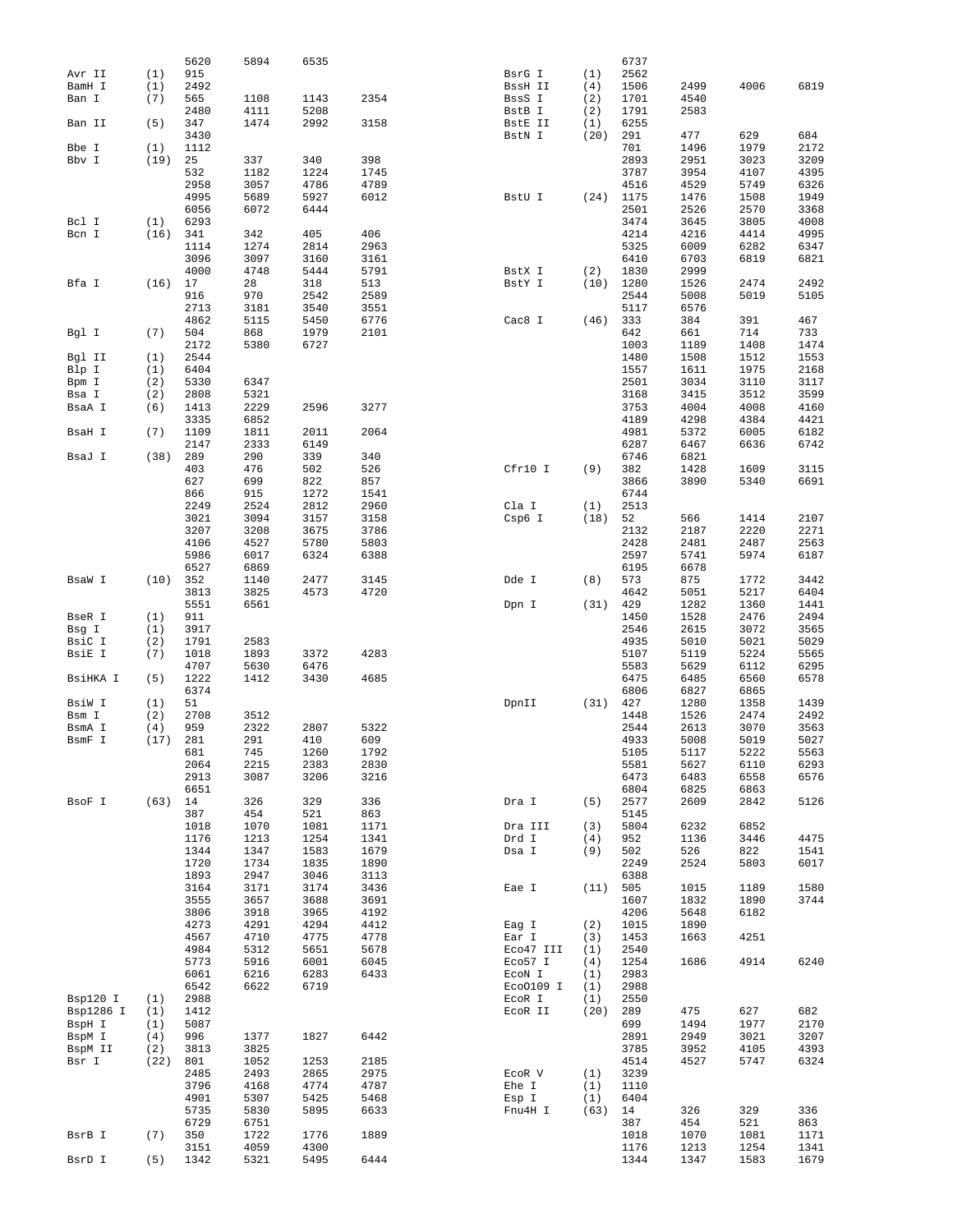|          |      | 1720         | 1734         | 1835         | 1890         | Mae I             | (16)        | 17           | 28           | 318          | 513          |
|----------|------|--------------|--------------|--------------|--------------|-------------------|-------------|--------------|--------------|--------------|--------------|
|          |      | 1893         | 2947         | 3046         | 3113         |                   |             | 916          | 970          | 2542         | 2589         |
|          |      | 3164         | 3171         | 3174         | 3436         |                   |             | 2713         | 3181         | 3540         | 3551         |
|          |      | 3555         | 3657         | 3688         | 3691         |                   |             | 4862         | 5115         | 5450         | 6776         |
|          |      | 3806         | 3918         | 3965         | 4192         | Mae II            | (24)        | 50           | 54           | 304          | 1225         |
|          |      | 4273<br>4567 | 4291<br>4710 | 4294<br>4775 | 4412<br>4778 |                   |             | 1412<br>2147 | 2011<br>2228 | 2023<br>2333 | 2064<br>2595 |
|          |      | 4984         | 5312         | 5651         | 5678         |                   |             | 3195         | 3276         | 3334         | 3699         |
|          |      | 5773         | 5916         | 6001         | 6045         |                   |             | 3716         | 3933         | 5070         | 5486         |
|          |      | 6061         | 6216         | 6283         | 6433         |                   |             | 6175         | 6661         | 6851         | 6920         |
|          |      | 6542         | 6622         | 6719         |              | Mae III           | (27)        | 46           | 248          | 1229         | 1535         |
| Fok I    | (18) | 307          | 359          | 766          | 1433         |                   |             | 1950         | 2037         | 2386         | 2652         |
|          |      | 1458         | 2811         | 3138         | 3190         |                   |             | 3330         | 3390         | 3993         | 4723         |
|          |      | 3692         | 3841         | 3973         | 5226         |                   |             | 4786         | 4902         | 5185         | 5516         |
|          |      | 5407         | 5694         | 5826         | 5979         |                   |             | 5574         | 5727         | 5792         | 5923         |
|          |      | 6223         | 6724         |              |              |                   |             | 6010         | 6054         | 6249         | 6255         |
| Fsp I    | (2)  | 1211         | 5482         |              |              |                   |             | 6357         | 6687         | 6925         |              |
| Gdi II   | (11) | 506          | 1014         | 1016         | 1579         | Mbo I             | (31)        | 427          | 1280         | 1358         | 1439         |
|          |      | 1606         | 1831         | 1889         | 1891         |                   |             | 1448         | 1526         | 2474         | 2492         |
|          |      | 4207         | 5647         | 6181         |              |                   |             | 2544         | 2613         | 3070         | 3563         |
| Gsu I    | (2)  | 5331         | 6346         |              |              |                   |             | 4933         | 5008         | 5019         | 5027         |
| Hae I    | (10) | 498          | 531          | 914          | 1191         |                   |             | 5105         | 5117         | 5222         | 5563         |
|          |      | 3746         | 3782         | 4382         | 4393         |                   |             | 5581         | 5627         | 6110         | 6293         |
|          |      | 4845         | 6814         |              |              |                   |             | 6473         | 6483         | 6558         | 6576         |
| Hae II   | (11) | 364<br>3604  | 1112<br>3923 | 2542<br>4245 | 3141<br>4615 | Mbo II            |             | 6804<br>231  | 6825<br>933  | 6863<br>1469 |              |
|          |      | 6162         | 6592         | 6741         |              |                   | (13)        | 1761         | 3634         | 4239         | 1679<br>5028 |
| Hae III  | (30) | 498          | 507          | 531          | 856          |                   |             | 5101         | 6451         | 6810         | 6813         |
|          |      | 862          | 871          | 914          | 1017         |                   |             | 6846         |              |              |              |
|          |      | 1191         | 1582         | 1609         | 1834         | Mlu I             | (1)         | 2568         |              |              |              |
|          |      | 1892         | 1973         | 2166         | 2990         | Mme I             | (3)         | 4581         | 4765         | 6813         |              |
|          |      | 3746         | 3782         | 4208         | 4382         | Mnl I             | (45)        | 103          | 258          | 318          | 446          |
|          |      | 4393         | 4411         | 4845         | 5303         |                   |             | 508          | 544          | 551          | 568          |
|          |      | 5383         | 5650         | 6184         | 6218         |                   |             | 846          | 852          | 875          | 881          |
|          |      | 6748         | 6814         |              |              |                   |             | 889          | 892          | 904          | 1024         |
| Hga I    | (9)  | 89           | 1818         | 2414         | 3341         |                   |             | 1160         | 1517         | 1709         | 2430         |
|          |      | 3504         | 4477         | 5055         | 5803         |                   |             | 2922         | 3055         | 3183         | 3427         |
|          |      | 6139         |              |              |              |                   |             | 3613         | 3640         | 3670         | 3934         |
| HgiA I   | (5)  | 1222         | 1412         | 3430         | 4685         |                   |             | 4216         | 4265         | 4475         | 4548         |
|          |      | 6374         |              |              |              |                   |             | 4799         | 5199         | 5280         | 5426         |
| HgiE II  | (1)  | 4946         |              |              |              |                   |             | 5632         | 5771         | 5995         | 6092         |
| Hha I    | (44) | 363          | 520          | 1103         | 1111         |                   |             | 6132         | 6540         | 6579         | 6824         |
|          |      | 1175<br>1510 | 1212<br>1738 | 1478<br>2501 | 1508<br>2503 | Msc I             | (2)         | 6899<br>1191 | 3746         |              |              |
|          |      | 2541         | 3140         | 3476         | 3603         | Mse I             | (30)        | 22           | 57           | 122          | 138          |
|          |      | 3846         | 3922         | 4008         | 4010         |                   |             | 212          | 964          | 2507         | 2530         |
|          |      | 4151         | 4216         | 4244         | 4277         |                   |             | 2534         | 2576         | 2608         | 2834         |
|          |      | 4547         | 4614         | 4714         | 4888         |                   |             | 2841         | 3318         | 3325         | 3546         |
|          |      | 4997         | 5390         | 5483         | 5882         |                   |             | 3759         | 3903         | 4138         | 4197         |
|          |      | 5932         | 6009         | 6161         | 6349         |                   |             | 5073         | 5125         | 5130         | 5144         |
|          |      | 6410         | 6437         | 6591         | 6685         |                   |             | 5197         | 5432         | 5471         | 6088         |
|          |      | 6705         | 6740         | 6821         | 6823         |                   |             | 6604         | 6917         |              |              |
| HinC II  | (3)  | 2508         | 2558         | 2889         |              | Msl I             | (8)         | 1546         | 1828         | 1867         | 2254         |
| Hind II  | (3)  | 2508         | 2558         | 2889         |              |                   |             | 2997         | 5512         | 5671         | 6367         |
| HinD III | (2)  | 931          | 2518         |              |              | Msp I             | (41)        | 340          | 353          | 358          | 383          |
| Hinf I   | (18) | 937          | 1594         | 1728         | 1780         |                   |             | 404          | 1014         | 1091         | 1113         |
|          |      | 2299         | 2585         | 2763         | 2975         |                   |             | 1141         | 1272         | 1362         | 1429         |
|          |      | 3361         | 3469         | 3730         | 4202         |                   |             | 1610         | 2478         | 2496         | 2812         |
|          |      | 4267         | 4342         | 4738         | 5255         |                   |             | 2962         | 3095         | 3116         | 3141         |
|          |      | 6126         | 6339<br>1811 | 2011         | 2064         |                   |             | 3146         | 3159<br>3877 | 3814         | 3826         |
| HinI I   | (7)  | 1109<br>2147 | 2333         | 6149         |              |                   |             | 3867<br>4085 | 4574         | 3891<br>4721 | 3999<br>4747 |
| HinP I   | (44) | 361          | 518          | 1101         | 1109         |                   |             | 4937         | 5341         | 5375         | 5442         |
|          |      | 1173         | 1210         | 1476         | 1506         |                   |             | 5552         | 5789         | 6562         | 6692         |
|          |      | 1508         | 1736         | 2499         | 2501         |                   |             | 6745         |              |              |              |
|          |      | 2539         | 3138         | 3474         | 3601         | MspAl I           | (9)         | 591          | 1215         | 2526         | 3912         |
|          |      | 3844         | 3920         | 4006         | 4008         |                   |             | 4191         | 4709         | 4954         | 5918         |
|          |      | 4149         | 4214         | 4242         | 4275         |                   |             | 6541         |              |              |              |
|          |      | 4545         | 4612         | 4712         | 4886         | Nae I             | (4)         | 384          | 1611         | 3117         | 6746         |
|          |      | 4995         | 5388         | 5481         | 5880         | Nar I             | (1)         | 1109         |              |              |              |
|          |      | 5930         | 6007         | 6159         | 6347         | Nci I             | (16)        | 340          | 341          | 404          | 405          |
|          |      | 6408         | 6435         | 6589         | 6683         |                   |             | 1113         | 1273         | 2813         | 2962         |
|          |      | 6703         | 6738         | 6819         | 6821         |                   |             | 3095         | 3096         | 3159         | 3160         |
| Hpa I    | (1)  | 2508         |              |              |              |                   |             | 3999         | 4747         | 5443         | 5790         |
| Hpa II   | (41) | 340          | 353          | 358          | 383          | Nco I             | (4)         | 526          | 822          | 1541         | 2249         |
|          |      | 404<br>1141  | 1014         | 1091<br>1362 | 1113<br>1429 | Nde I             | (2)         | 2123         | 2601<br>1609 |              | 6744         |
|          |      | 1610         | 1272<br>2478 | 2496         | 2812         | NgoM I<br>Nla III | (4)<br>(30) | 382<br>71    | 88           | 3115<br>530  | 663          |
|          |      | 2962         | 3095         | 3116         | 3141         |                   |             | 735          | 826          | 983          | 1328         |
|          |      | 3146         | 3159         | 3814         | 3826         |                   |             | 1514         | 1545         | 1571         | 2193         |
|          |      | 3867         | 3877         | 3891         | 3999         |                   |             | 2253         | 2754         | 3291         | 3351         |
|          |      | 4085         | 4574         | 4721         | 4747         |                   |             | 3514         | 3663         | 3727         | 3751         |
|          |      | 4937         | 5341         | 5375         | 5442         |                   |             | 3981         | 4025         | 4371         | 5091         |
|          |      | 5552         | 5789         | 6562         | 6692         |                   |             | 5582         | 5592         | 5670         | 5706         |
|          |      | 6745         |              |              |              |                   |             | 5949         | 6905         |              |              |
| Hph I    | (11) | 1288         | 2264         | 3775         | 5104         | Nla IV            | (20)        | 346          | 567          | 633          | 705          |
|          |      | 5331         | 5745         | 5803         | 6119         |                   |             | 1110         | 1145         | 2356         | 2482         |
|          |      | 6266         | 6352         | 6859         |              |                   |             | 2494         | 2990         | 3155         | 4113         |
| Kas I    | (1)  | 1108         |              |              |              |                   |             | 4399         | 4438         | 5210         | 5304         |
| Kpn I    | (2)  | 569          | 2484         |              |              |                   |             | 5345         | 5556         | 6201         | 6566         |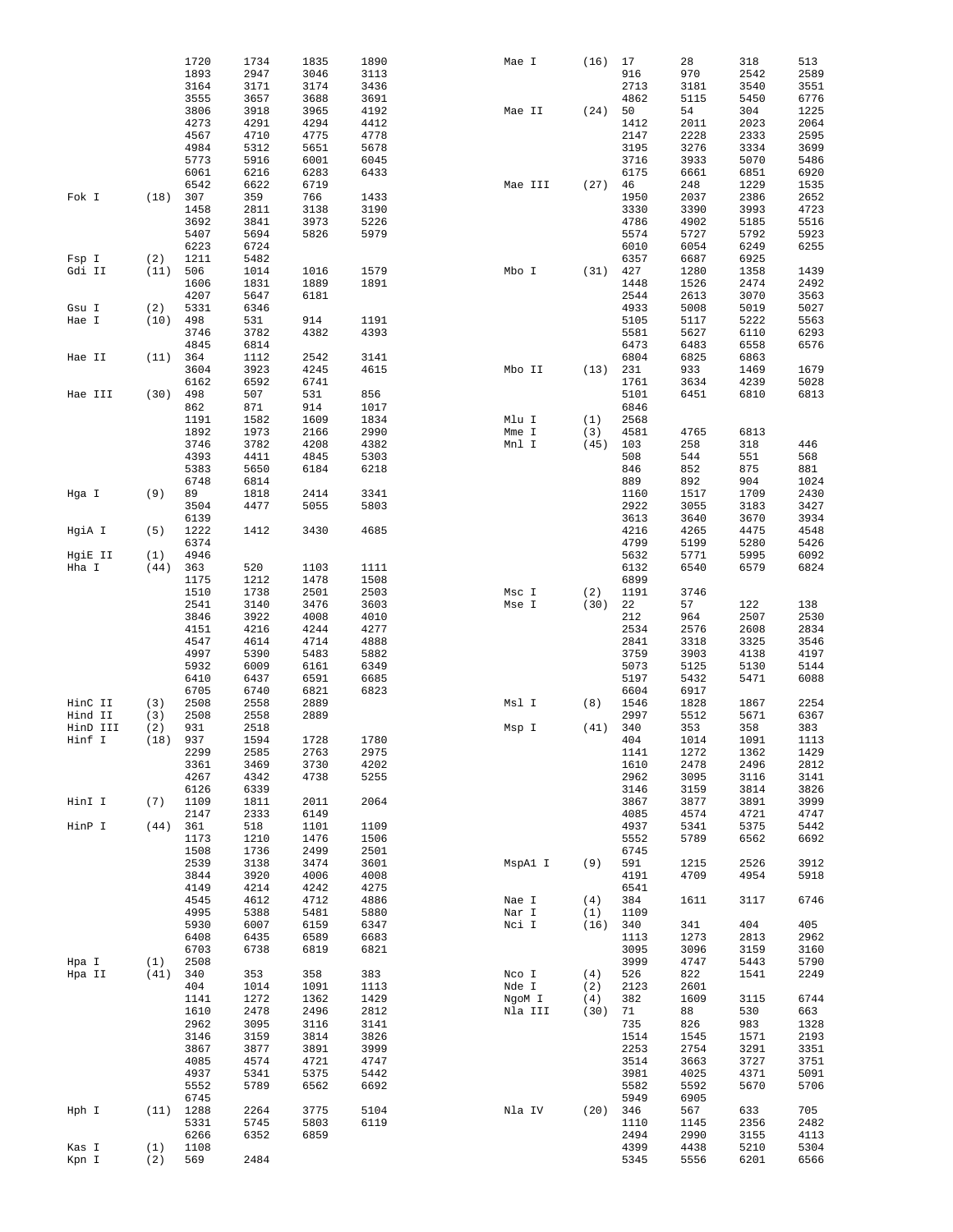| Not I     | (1)  | 1890 |      |      |      |                     |                         | 6167 |                                   | 6461                | 6476 |                      | 6892                |                          |
|-----------|------|------|------|------|------|---------------------|-------------------------|------|-----------------------------------|---------------------|------|----------------------|---------------------|--------------------------|
| Nsi I     | (3)  | 665  | 737  | 3512 |      | Tfi I               | (10)                    | 937  |                                   | 1594                | 1728 |                      | 2585                |                          |
| Nsp7524 I | (6)  | 84   | 659  | 731  | 1510 |                     |                         | 2975 |                                   | 3469                | 3730 |                      | 4202                |                          |
|           |      | 3510 | 4367 |      |      |                     |                         | 4342 |                                   | 6339                |      |                      |                     |                          |
|           |      |      |      |      |      |                     |                         |      |                                   |                     |      |                      |                     |                          |
| NspB II   | (9)  | 591  | 1215 | 2526 | 3912 | Tsp45 I             | (10)                    | 46   |                                   | 1229                | 1535 |                      | 3330                |                          |
|           |      | 4191 | 4709 | 4954 | 5918 |                     |                         | 3390 |                                   | 5516                | 5727 |                      | 5792                |                          |
|           |      | 6541 |      |      |      |                     |                         | 6255 |                                   | 6357                |      |                      |                     |                          |
| NspH I    | (6)  | 88   | 663  | 735  | 1514 | Tth111 I            | (1)                     | 1227 |                                   |                     |      |                      |                     |                          |
|           |      | 3514 | 4371 |      |      | Tth111 II           | (8)                     | 198  |                                   | 1545                | 3425 |                      | 4956                |                          |
| Pac I     | (1)  | 2534 |      |      |      |                     |                         | 4965 |                                   | 4995                | 6012 |                      | 6019                |                          |
| PaeR7 I   | (1)  | 6891 |      |      |      |                     | (5)                     | 122  |                                   | 3903                | 4138 |                      | 4197                |                          |
|           |      |      |      |      |      | Vsp I               |                         |      |                                   |                     |      |                      |                     |                          |
| Pal I     | (30) | 498  | 507  | 531  | 856  |                     |                         | 5432 |                                   |                     |      |                      |                     |                          |
|           |      | 862  | 871  | 914  | 1017 | Xba I               | (1)                     | 2588 |                                   |                     |      |                      |                     |                          |
|           |      | 1191 | 1582 | 1609 | 1834 | Xho I               | (1)                     | 6891 |                                   |                     |      |                      |                     |                          |
|           |      | 1892 | 1973 | 2166 | 2990 | Xho II              | (10)                    | 1280 |                                   | 1526                | 2474 |                      | 2492                |                          |
|           |      | 3746 | 3782 | 4208 | 4382 |                     |                         | 2544 |                                   | 5008                | 5019 |                      | 5105                |                          |
|           |      |      |      |      |      |                     |                         |      |                                   |                     |      |                      |                     |                          |
|           |      | 4393 | 4411 | 4845 | 5303 |                     |                         | 5117 |                                   | 6576                |      |                      |                     |                          |
|           |      | 5383 | 5650 | 6184 | 6218 | Xma I               | (4)                     | 339  |                                   | 403                 | 3094 |                      | 3158                |                          |
|           |      | 6748 | 6814 |      |      | Xma III             | (2)                     | 1015 |                                   | 1890                |      |                      |                     |                          |
| Ple I     | (1)  | 4746 |      |      |      |                     |                         |      |                                   |                     |      |                      |                     |                          |
| Pme I     | (1)  | 2577 |      |      |      |                     | Site usage in PNC2:     |      |                                   |                     |      |                      |                     |                          |
| Psp1406 I | (1)  | 5486 |      |      |      |                     |                         |      |                                   |                     |      |                      |                     |                          |
|           |      |      |      |      |      |                     |                         |      |                                   |                     |      |                      |                     |                          |
| PspA I    | (4)  | 339  | 403  | 3094 | 3158 | Aat II              | G, ACGT `C              |      | $\overline{4}$                    | Acc I               |      | GT `MK, AC           |                     | $\mathbf{1}$             |
| Pst I     | (4)  | 6    | 471  | 1162 | 3034 | Acc65 I             | $G$ $G$ $TAC$ , $C$     |      | 2                                 | Aci I               |      | $C^{\wedge}CG, C$    |                     | 86                       |
| Pvu I     | (2)  | 5630 | 6476 |      |      | Afe I               | AGC GCT                 |      | 1                                 | Afl II              |      | C`TTAA, G            |                     | $\mathbf{1}$             |
| Pvu II    | (3)  | 591  | 1215 | 4191 |      | Afl III             | A`CRYG, T               |      | 2                                 | Age I               |      | A`CCGG, T            |                     | $\overline{\phantom{a}}$ |
| Rsa I     | (18) | 53   | 567  | 1415 | 2108 | Aha II              | GR CG, YC               |      | 7                                 | Ahd I               |      | GACNN, N`NNGTC       |                     | $\mathbf{1}$             |
|           |      |      |      |      |      | Alu I               | $AG$ $CT$               |      | 27                                | Alw I               |      | GGATC 8/9            |                     | 17                       |
|           |      | 2133 | 2188 | 2221 | 2272 | AlwN I              | CAG, NNN `CTG           |      | $\mathbf{1}$                      | Apa I               |      | G, GGCC `C           |                     | $1\,$                    |
|           |      | 2429 | 2482 | 2488 | 2564 | ApaL I              | G`TGCA, C               |      | $\overline{a}$                    | Apo I               |      | R`AATT, Y            |                     | 5                        |
|           |      | 2598 | 5742 | 5975 | 6188 | Asc I               | GG 'CGCG, CC            |      | 1                                 | Ase I               |      | AT TA, AT            |                     | 5                        |
|           |      | 6196 | 6679 |      |      | Asp718              | G`GTAC, C               |      | 2                                 | Ava I               |      | C`YCGR, G            |                     | 8                        |
|           |      | 355  |      |      |      | Ava II              | $G$ $GWC$ , $C$         |      | 7                                 | Avr II              |      | $C$ $CTAG$ , $G$     |                     | $\mathbf{1}$             |
| Rsr II    | (3)  |      | 1625 | 3143 |      | BamH I              | G`GATC, C               |      | $\mathbf{1}$                      | Ban I               |      | $G$ $GYRC$ , $C$     |                     | 7                        |
| Sac I     | (1)  | 3430 |      |      |      | Ban II              | G, RGCY `C              |      | 5                                 | Bbe I               |      | G, GCGC `C           |                     | $\mathbf{1}$             |
| Sac II    | (1)  | 2527 |      |      |      | Bbs I               | GAAGAC 8/12             |      | $\overline{\phantom{a}}$          | Bbv I               |      | GCAGC 13/17          |                     | 19                       |
| Sal I     | (1)  | 2556 |      |      |      | Bbv II              | GAAGAC 7/11             |      | $\hspace{1.0cm} - \hspace{1.0cm}$ | Bcl I               |      | T`GATC, A            |                     | $\mathbf{1}$             |
| Sap I     | (3)  | 1453 | 1663 | 4251 |      | Bcn I               | $CC, S$ GG              |      | 16                                | Bfa I               |      | $C^T A$ , G          |                     | 16                       |
| Sau3A I   |      |      |      |      |      | Bgl I               | GCCN, NNN `NGGC         |      | 7                                 | Bgl II              |      | A`GATC, T            |                     | $\mathbf{1}$             |
|           | (31) | 427  | 1280 | 1358 | 1439 |                     | GC `TNA, GC             |      | 1                                 |                     |      | CTGGAG 22/20         |                     | $\,2$                    |
|           |      | 1448 | 1526 | 2474 | 2492 | Blp I               |                         |      | 2                                 | Bpm I               |      |                      |                     | 6                        |
|           |      | 2544 | 2613 | 3070 | 3563 | Bsa I               | GGTCTC 7/11             |      | $\sim$                            | BsaA I              |      | YAC GTR              |                     |                          |
|           |      | 4933 | 5008 | 5019 | 5027 | BsaB I              | GATNN NNATC             |      |                                   | BsaH I              |      | GR CG, YC            |                     | $\overline{7}$           |
|           |      | 5105 | 5117 | 5222 | 5563 | BsaJ I              | $C$ $\cap$ $CNNG$ , $G$ |      | 38                                | BsaW I              |      | W`CCGG, W            |                     | 10                       |
|           |      |      |      |      |      | BseR I              | GAGGAG 16/14            |      | $\mathbf{1}$                      | Bsg I               |      | GTGCAG 22/20         |                     | 1                        |
|           |      | 5581 | 5627 | 6110 | 6293 | BsiC I              | TT CG, AA               |      | $\overline{a}$                    | BsiE I              |      | CG, RY CG            |                     | $\boldsymbol{7}$         |
|           |      | 6473 | 6483 | 6558 | 6576 | BsiHKA I            | G, WGCW `C              |      | 5                                 | BsiW I              |      | $C$ $GTAC$ , $G$     |                     | $\,1\,$                  |
|           |      | 6804 | 6825 | 6863 |      | Bsm I               | GAATG, C 7              |      | 2                                 | BsmA I              |      | GTCTC 19             |                     | $\overline{4}$           |
| Sau96 I   | (14) | 355  | 1625 | 1972 | 2165 | BsmB I              | CGTCTC 7/11             |      | $\overline{\phantom{a}}$          | BsmF I              |      | GGGAC 15/19          |                     | 17                       |
|           |      | 2988 | 2989 | 3143 | 5302 | BsoF I              | GC'N, GC                |      | 63                                | Bsp120 I            |      | G`GGCC, C            |                     | $\mathbf{1}$             |
|           |      |      |      |      |      | Bsp1286 I           | G, DGCH `C              |      | $\mathbf{1}$                      | BspH I              |      | T`CATG, A            |                     | $\,1\,$                  |
|           |      | 5381 | 5398 | 5620 | 5894 | BspM I              | ACCTGC 10/14            |      | 4                                 | BspM II             |      | T`CCGG, A            |                     | $\boldsymbol{2}$         |
|           |      | 6535 | 6747 |      |      | Bsr I               | ACT, GG                 |      | 22                                | BsrB I              |      | GAG CGG              |                     | $\overline{7}$           |
| Sca I     | (1)  | 2488 |      |      |      | BsrD I              | GCAATG, 8               |      | 5                                 | BsrG I              |      | T`GTAC, A            |                     | $\,1\,$                  |
| ScrF I    | (36) | 291  | 340  | 341  | 404  | BssH II             | G`CGCG, C               |      | 4                                 | BssS I              |      | C`TCGT, G            |                     | $\sqrt{2}$               |
|           |      | 405  | 477  | 629  | 684  | Bst1107 I           | GTA TAC                 |      | $\sim$                            | BstB I              |      | TT CG, AA            |                     | $\,2$                    |
|           |      |      |      |      |      | BstE II             | G`GTNAC, C              |      | $\mathbf{1}$                      | BstN I              |      | $CC^W$ , GG          |                     | 20                       |
|           |      | 701  | 1113 | 1273 | 1496 | BstU I              | CG   CG                 |      | 24                                | BstX I              |      |                      | CCAN, NNNN `NTGG    | $\,2$                    |
|           |      | 1979 | 2172 | 2813 | 2893 | BstY I              | R`GATC, Y               |      | 10                                | Bsu36 I             |      | CC `TNA, GG          |                     | $\overline{\phantom{0}}$ |
|           |      | 2951 | 2962 | 3023 | 3095 | Cac8 I              | $GCN$ $NGC$             |      | 46                                | Cfr10 I             |      | R CCGG, Y            |                     | 9                        |
|           |      | 3096 | 3159 | 3160 | 3209 | Cla I               | AT CG, AT               |      | $\mathbf{1}$                      | Csp6 I              |      | $G^T A, C$           |                     | 18                       |
|           |      | 3787 | 3954 | 3999 | 4107 | Dde I               | $C^{\dagger}$ TNA, G    |      | 8                                 | Dpn I               |      | $GA$ $TC$            |                     | 31                       |
|           |      | 4395 | 4516 | 4529 | 4747 | DpnII               | `GATC,                  |      | 31                                | Dra I               |      | TTT AAA              |                     | 5                        |
|           |      |      |      |      |      | Dra III             | CAC, NNN `GTG           |      | 3                                 | Drd I               |      |                      | GACNN, NN `NNGTC    | 4                        |
|           |      | 5443 | 5749 | 5790 | 6326 | Dsa I               | $C$ $CRYG$ , $G$        |      | 9                                 | Eae I               |      | Y`GGCC, R            |                     | 11                       |
| Sec I     | (38) | 289  | 290  | 339  | 340  | Eag I               | C`GGCC, G               |      | 2                                 | Ear I               |      | CTCTTC 7/10          |                     | 3                        |
|           |      | 403  | 476  | 502  | 526  | Eco47 III AGC GCT   |                         |      | $\mathbf{1}$                      | Eco57 I             |      | CTGAAG 21/19         |                     | $\overline{4}$           |
|           |      | 627  | 699  | 822  | 857  | Eco72 I             | $CAC$ $GTG$             |      | $\overline{\phantom{a}}$          | ECON I              |      | CCTNN `N, NNAGG      |                     | $\mathbf{1}$             |
|           |      | 866  | 915  | 1272 | 1541 | Eco0109 I           | RG`GNC, CY              |      | $\mathbf{1}$                      | EcoR I              |      | G`AATT, C            |                     | $1\,$                    |
|           |      | 2249 | 2524 | 2812 | 2960 | ECOR II             | CCWGG,                  |      | 20                                | ECOR V              |      | GAT ATC              |                     | 1                        |
|           |      |      |      |      |      | Ehe I               | GGC GCC                 |      | $\mathbf{1}$                      | Esp I               |      | GC `TNA, GC          |                     | 1                        |
|           |      | 3021 | 3094 | 3157 | 3158 | Fnu4H I             | $GC^N$ , $GC$           |      | 63                                | Fok I               |      | GGATG 14/18          |                     | 18                       |
|           |      | 3207 | 3208 | 3675 | 3786 | Fse I               | GG, CCGG 'CC            |      | $\sim$                            | Fsp I               |      | TGC GCA              |                     | 2                        |
|           |      | 4106 | 4527 | 5780 | 5803 | Gdi II              | `YGGC, CG               |      | 11                                | Gsu I               |      | CTGGAG 21/19         |                     | $\overline{a}$           |
|           |      | 5986 | 6017 | 6324 | 6388 | Hae I               | $WGG$ $CCW$             |      | 10                                | Hae II              |      | R, GCGC`Y            |                     | 11                       |
|           |      | 6527 | 6869 |      |      | Hae III             | $GG$ $CC$               |      | 30                                | Hga I               |      | GACGC 9/14           |                     | 9                        |
| SfaN I    | (20) | 380  | 671  | 743  | 1068 | HgiA I              | G, WGCW `C              |      | 5                                 | HgiE II             |      |                      | ACCNNNNNNGGT -1/131 |                          |
|           |      |      |      |      |      | Hha I               | $G$ , $CG$ $C$          |      | 44                                | HinC II             |      | GTY RAC              |                     | 3                        |
|           |      | 1323 | 1407 | 1471 | 1539 | Hind II             | GTY RAC                 |      | 3                                 | HinD III            |      | A`AGCT, T            |                     | $\,2$                    |
|           |      | 1746 | 2247 | 2679 | 3117 | Hinf I              | G`ANT, C                |      | 18                                | HinI I              |      | GR CG, YC            |                     | 7                        |
|           |      | 3565 | 3620 | 3854 | 3952 | HinP I              | $G^{\wedge}CG, C$       |      | 44                                | Hpa I               |      | GTT AAC              |                     | 1                        |
|           |      | 4463 | 5515 | 5708 | 6000 | Hpa II              | $C^{\wedge}CG$ , $G$    |      | 41                                | Hph I               |      | GGTGA 12/11          |                     | 11                       |
|           |      |      |      |      |      | Kas I               | G`GCGC, C               |      | $\mathbf{1}$                      | Kpn I               |      | G, GTAC `C           |                     | $\overline{a}$           |
| Sfc I     | (8)  | 2    | 467  | 1158 | 3030 | Mae I               | $C^T A$ , G             |      | 16                                | Mae II              |      | A CG, T              |                     | 24                       |
|           |      | 4632 | 4823 | 5501 | 6350 | Mae III             | `GTNAC,                 |      | 27                                | Mbo I               |      | `GATC,               |                     | 31                       |
| Sfi I     | (2)  | 504  | 868  |      |      | Mbo II              | GAAGA 12/11             |      | 13                                | Mlu I               |      | A`CGCG, T            |                     | $\mathbf{1}$             |
| Sma I     | (4)  | 341  | 405  | 3096 | 3160 | Mme I               | TCCRAC 25/23            |      | 3                                 | Mnl I               |      | CCTC 10/10           |                     | 45                       |
| SnaB I    | (2)  | 2229 | 2596 |      |      | Msc I               | TGG CCA                 |      | $\overline{a}$                    | Mse I               |      | T`TA, A              |                     | 30                       |
|           |      | 663  | 735  | 1514 | 3514 | Msl I               | CAYNN NNRTG             |      | 8                                 | Msp I               |      | $C^{\wedge}CG$ , $G$ |                     | 41                       |
| Sph I     | (4)  |      |      |      |      | MspA1 I             | $CMG$ $CKG$             |      | 9                                 | Mun I               |      | C`AATT, G            |                     | $\overline{\phantom{a}}$ |
| Spl I     | (1)  | 51   |      |      |      | Nae I               | $GCC$ $GGC$             |      | 4                                 | Nar I               |      | GG 'CG, CC           |                     | $1\,$                    |
| Srf I     | (2)  | 405  | 3096 |      |      |                     |                         |      |                                   |                     |      |                      |                     | $\bf{4}$                 |
| Ssp I     | (2)  | 2838 | 3498 |      |      | Nci I               | CC S, GG                |      | 16                                | Nco I               |      | $C$ $CATG$ , $G$     |                     |                          |
| Stu I     | (2)  | 498  | 914  |      |      | Nde I               | CA`TA, TG               |      | 2                                 | NgoM I              |      | G`CCGG, C            |                     | $\overline{4}$           |
|           |      |      |      |      |      | Nhe I               | G`CTAG, C               |      | $\overline{\phantom{a}}$          | Nla III             |      | , CATG               |                     | 30                       |
| Sty I     | (8)  | 526  | 822  | 915  | 1541 | Nla IV              | GGN NCC                 |      | 20                                | Not I               |      | GC `GGCC, GC         |                     | $\mathbf{1}$             |
|           |      | 2249 | 5780 | 6527 | 6869 | Nru I               | $TCG$ $CGA$             |      | $\overline{\phantom{a}}$          | Nsi I               |      | A, TGCA`T            |                     | 3                        |
| Swa I     | (1)  | 2609 |      |      |      | Nsp7524 I R'CATG, Y |                         |      | 6                                 | NspB II             |      | $CMG$ $CKG$          |                     | 9                        |
| Taq I     | (20) | 108  | 958  | 1222 | 1378 | NspH I              | R, CATG`Y               |      | 6                                 | Pac I               |      | TTA, AT`TAA          |                     | $\mathbf{1}$             |
|           |      | 1402 | 1438 | 1600 | 1791 | PaeR7 I             | C`TCGA, G               |      | $\mathbf{1}$                      | Pal I               |      | $GG$ $CC$            |                     | 30                       |
|           |      | 2513 | 2557 | 2583 | 4467 | PflM I              | CCAN, NNN `NTGG         |      | $\hspace{1.0cm} - \hspace{1.0cm}$ | Ple I               |      | GAGTC 9/10           |                     | $\mathbf{1}$             |
|           |      |      |      |      |      | Pme I               | CTTT AAAC               |      | $\mathbf{1}$                      | Pml I               |      | $CAC$ GTG            |                     | $\overline{\phantom{a}}$ |
|           |      | 5764 | 6024 | 6124 | 6155 | PpuM I              | RG`GWC, CY              |      |                                   | Psp1406 I AA'CG, TT |      |                      |                     | $\mathbf{1}$             |